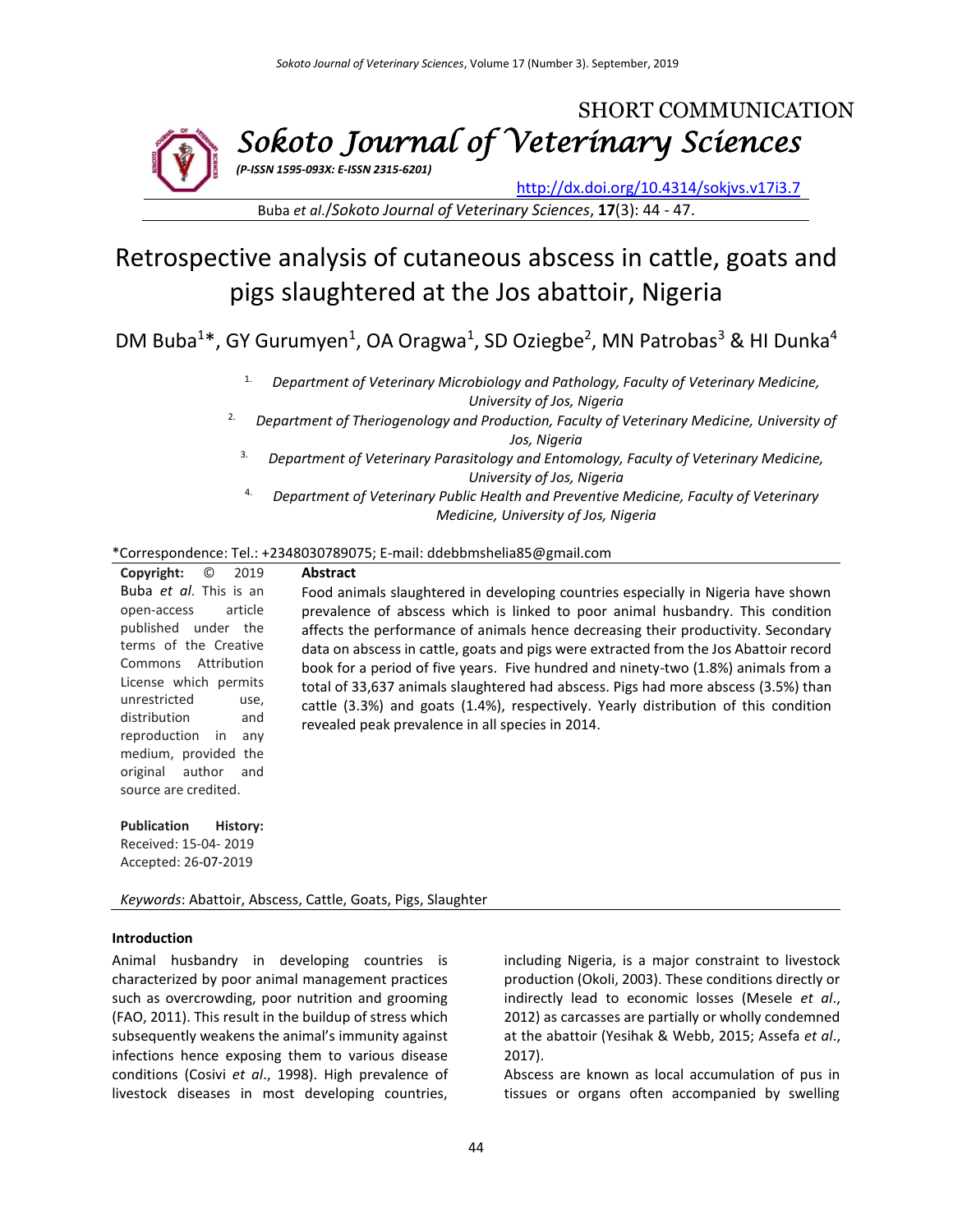usually due to an infection. Abscess can be caused by bacteria (*Staphylococcus aureus, Streptococcus pyogenes*, *Klebsiella pneumoniae*, *Vibrio vulnificus* and *Salmonella spp*), parasites (*Schistosoma mansoni* and *Toxocara canis*) or foreign substances of which bacterial infection is the most common (Cox & Jeffrey, 2007). These pyogenic organisms gain entrance into body tissues by means of a small open wound on the skin, release their toxins which destroys intact cells and then elicit an acute inflammation at the site which is characterized by swelling, pain, redness and heat. The neutrophils that collect at the site also engage in lysis of dead tissues and phagocytosis of the organisms. Thick yellowish pus forms from the broken-down tissue which consist of an accumulation of dead or living bacteria, extracellular fluid and degenerate leucocytes. Grossly, an abscess appears firm, vary in size from 1 to 3 cm or even much larger, contains purulent exudate and may appear red and swollen. Abscess may be classified either as skin abscess or internal abscess in which internal organs such as the lungs, brain, kidneys, liver, mammary gland, tonsils, spleen and spinal cords are involved. Although skin abscess are common, internal abscess are more difficult to diagnose and more serious.

The abattoir slaughter records provide valuable information of disease conditions in animals presented for slaughter especially in developing countries where modern diagnostic techniques for disease surveillance are not extensively utilized due to technical challenges (Mummed & Webb, 2015). Studies show that a wide range of disease conditions are diagnosed among animals slaughtered at Jos abattoir including tuberculosis (Oragwa *et al*., 2017), haemoparasitic infections (Pam *et al*., 2016), fascioliasis, fracture (Oziegbe *et al*., 2017) amongst others. This study was therefore designed to estimate the prevalence of abscess in cattle, goats and pigs slaughtered at the Jos abattoir and further document the yearly trend in these animal species.

### **Materials and Methods**

#### *Study area*

Jos is the capital city of Plateau State. The area is located in the North-Central geo-political zone of Nigeria and shares geographic boundaries with Bauchi, Kaduna, Nassarawa and Taraba States at its North-Eastern, North-Western, South-Western and South-Eastern boundaries respectively. The State is situated within the Guinea Savannah region of Nigeria and it is made up of seventeen Local Government Areas, covering an area of about 30,913km<sup>2</sup>. The average temperature ranges between 18°C and 22°C. There are two seasons within the year: dry (November-April) and rainy seasons (MaySeptember). The main occupation of the local indigenes is crop and animal farming.

#### *Data collection*

Secondary data were collected from the Jos abattoir record files on cattle, goats and pigs with abscess from 2012-2016. The yearly slaughter figures were obtained from the monthly slaughter records held at the abattoir.

#### *Data analysis*

The data collected were subjected to descriptive analysis involving the use of percentages to estimate the prevalence and trends of this condition over the study period using Microsoft Excel. Bar charts, line graphs and tables were used for presenting the data.

#### **Results and Discussion**

A total of 33,637 cattle, goats and pigs were slaughtered during the five-year period (2012-2016) out of which 25,848 (76.8%) were cattle, 4,471 (13.3%) were goats and 3,318 (9.9%) were pigs. The total number of animals (cattle, goats and pigs) having the cutaneous abscess within the study period were 592(1.8%) (Table 1).

Species differences in the overall prevalence of the condition showed that pigs had the highest prevalence (3.5%) of abscess compared to cattle (3.3%) and goats (1.4%) during the five-year period. (Figure I).

All the species during the 5-year study period were observed to show peak prevalence (cattle 2.0%, goats 6.6% and pigs 7.4%) of cutaneous abscess in 2014 and lowest prevalence (cattle 0.4%, goats 0.6% and pigs 0.4%) in 2013. The trend of abscess in all the species during the study period showed a sharp decline in 2013 and a peak in 2014 with relatively moderate (cattle) to sharp (pigs and goats) decline in 2015 and 2016 (Figure II). A review of the Jos abattoir data on the overall records of cutaneous abscess in 33,637 cattle, goats and pigs slaughtered during the five-year period revealed a 1.8% prevalence. This finding is considered to be relatively lower compared to other abattoir data records in Nigeria and could be due to the fact that many slaughter activities are carried out in some illegal slaughter slabs where there is no meat inspection and government supervision (Alao & Sadiq, 2014). The slaughter men would prefer to take the obviously indisposed or ailing animals to such illegal slabs where there would be no risk of losing their meat to meat condemnation following systematic meat inspection. This would leave the abattoir with little record of animal diseases and abscess inclusive.

Across the years, the prevalence of abscess in cattle (2.0%), goats (6.6%) and pigs (7.4%) were at their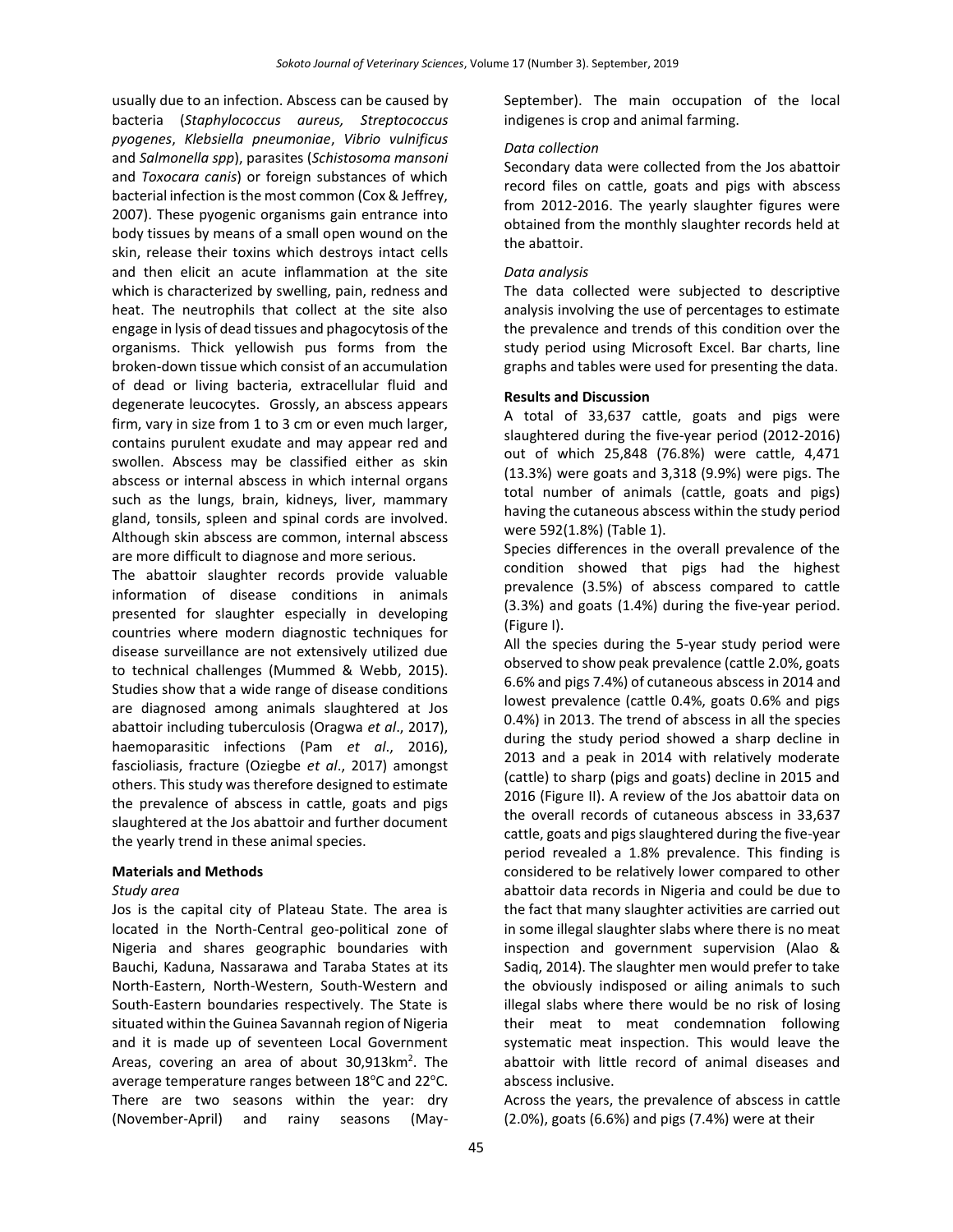| Year               | <b>Species</b> | Total No. slaughtered | Abscess<br>(n) | Prevalence of Abscess (%) |
|--------------------|----------------|-----------------------|----------------|---------------------------|
| 2012               | Cattle         | 5,153                 | 69             | 1.3                       |
|                    | Goats          | 984                   | 6              | 0.6                       |
|                    | Pigs           | 679                   | 28             | 4.1                       |
| 2013               | Cattle         | 6,302                 | 25             | 0.4                       |
|                    | Goats          | 964                   | 6              | 0.6                       |
|                    | Pigs           | 678                   | 3              | 0.4                       |
| 2014               | Cattle         | 5,558                 | 113            | 2.0                       |
|                    | Goats          | 769                   | 51             | 6.6                       |
|                    | Pigs           | 626                   | 46             | 7.3                       |
| 2015               | Cattle         | 4,405                 | 76             | 1.7                       |
|                    | Goats          | 750                   | 28             | 3.7                       |
|                    | Pigs           | 480                   | 21             | 4.4                       |
| 2016               | Cattle         | 4,430                 | 70             | 1.6                       |
|                    | Goats          | 1,004                 | 32             | 3.2                       |
|                    | Pigs           | 855                   | 18             | 2.1                       |
| Total              | Cattle         | 25,848                | 353            | 1.4                       |
|                    | Goats          | 4,471                 | 148            | 3.3                       |
|                    | Pigs           | 3,318                 | 116            | 3.5                       |
| <b>Grand Total</b> |                | 33,637                | 592            | 1.8                       |

**Table 1**: Yearly prevalence of abscess in cattle, goats and pigs slaughtered at the Jos abattoir from 2012- 2016



Figure I: Overall Prevalence of Abscess in Cattle, Goats and Pigs Slaughtered at the Jos Abattoir from 2012- 2016

peaks in 2014 with lowest prevalence (0.4%, 0.6% and 0.4%) in 2013 in all species respectively. There are no clear reasons for the relatively high prevalence observed in 2014 but better veterinary services, awareness of stakeholders and more staffing of abattoir workers could be attributable factors. The peak prevalence of abscess in cattle is higher than the peak findings of Yesihak & Webb (2015) who reported a prevalence of 0.2% in 2010 in cattle at Ethiopia.

The overall prevalence of abscess in the study species, were 1.4%, 3.3% and 3.5% respectively for cattle, goats and pigs. Pigs were observed to have the highest prevalence. This could be associated with the injury sustained from poor handling and



**Figure 2:** Yearly trend of Abscess in Cattle, Goats and Pigs Slaughtered at the Jos Abattoir from 2012-2016

management practices and such injuries could become infected, forming abscess. Abscess in goats (3.3%) was similar to the one-year (January - December, 1992) report (3.2%) of Ojo (1994) at Zaria slaughter houses, Nigeria.

In cattle, the prevalence of abscess (1.4%) was higher than the retrospective report (1.0% and 0.1%) of Alawa *et al*. (2011) in Zango abattoir, Zaria, Nigeria from 2000-2005. Similar studies outside Nigeria (Yesihak & Webb, 2015) in private abattoirs in Ethiopia from 2010-2013 has been reported with a prevalence of 0.06%. The findings (3.0% and 6.2%) of Sheferaw & Abdu (2017) in Kombolcha Elfora export abattoir, Ethiopia from 2008-2012 and Mesele *et al.* (2012) in Gondar, North West Ethiopia